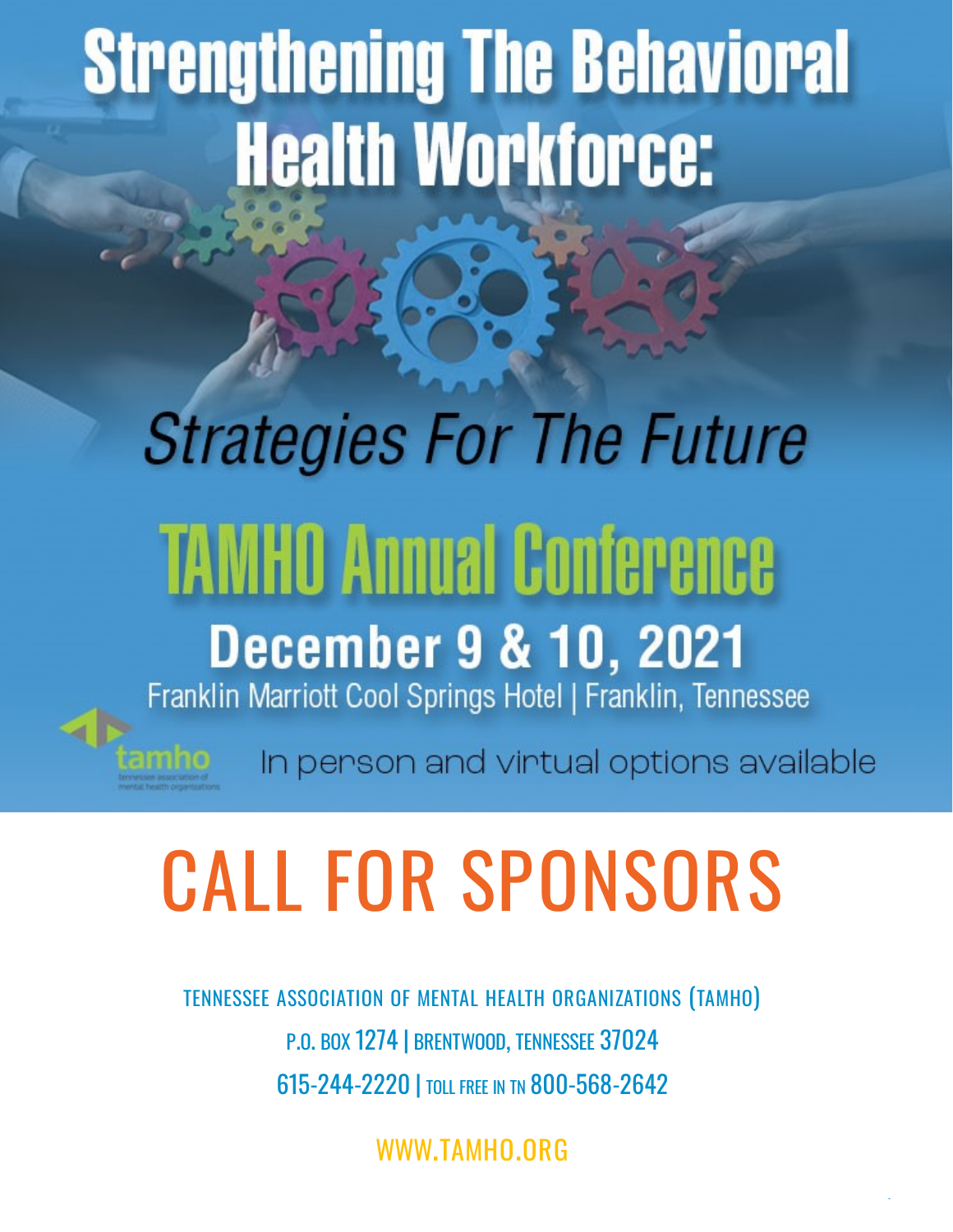

## **Agenda at a Glance**

Subject to adjustments December 9th & 10th

#### DAY 1 — December 9th

8:00 am — 8:30 am

Registration and Sign-In Table Top Display Set-Up

8:30 am – 9:45 am

Opening General Session

9:45 am – 10:00am

Break, Networking, EXPO Hall

10:00am – 11:00am

General Session

#### 11:00am — 11:30 am

Break EXPO Hall & Grab a Boxed Lunch

11:30am – 12:30 pm

General Session with Working Luncheon

12:30pm — 12:45pm

Break, Networking, EXPO Hall

#### 12:45 pm — 1:45 pm

General Session

#### 1:45 pm — 3:00 pm

Bonus EXPO Hall Visit Time

#### 3:00 pm

Table Top Display Dismantling Adjourn for Day 1

#### DAY 2 - December 10th

#### 7:30am — 8:00 am

Registration and Sign-In

#### 8:00am – 11:00 am

Awards & Recognition Ceremony & **Breakfast** 

#### 11:00 am

Adjourn for Day 2



## TAMHO 2021 Annual Conference

#### TAMHO Annual Conference Goes Hybrid!

Due to the continued impact of the COVID-19 Pandemic, the TAMHO 2021 Annual Conference and Awards Ceremony is being designed as a hybrid event — both virtual and in-person attendance options.

Final plans will soon be announced. A proposed agenda is available on the left side of this page. Sponsorship categories are listed on subsequent pages.

TAMHO values the partnerships and support of our event sponsors over the years. Especially during this challenging time, we hope that each of you will continue your sponsorship. Both virtual and face to face options are being provided for your convenience.

We also look forward to establishing new partnerships with those of you who have recently reached out to inquire about TAMHO and our events.

#### Health and Safety Protocols

TAMHO is dedicated to ensuring a healthier and safer conference attendance for our event attendees, speakers, exhibitors, and staff. We are incorporating health and safety measures based on guidance from the Centers for Disease Control and Prevention (CDC), the State of Tennessee, and the local community that the event is taking place in, as well as the conference venue guidelines. Please note that due to the fluidity of the COVID-19 pandemic, health and safety protocols are changing frequently, so we recommend checking back periodically for updates.

The following protocols are in place for the TAMHO Annual Conference and all related functions on December 9-10, 2021 until further notice.

Proof of Vaccination Required

Face Coverings Expected

Hand Sanitizing Recommended

We appreciate your understanding as we do our best to keep all attendees safe and healthy. If you are experiencing COVID related symptoms, we ask that you please refrain from attending the event in person. Your registration provides an option to pivot to virtual attendance should you need to change your plans.

Visit [https://hopin.com/events/tamho](https://hopin.com/events/tamho-annual-conference-hybrid)-annual-conference-hybrid to view the full version of the TAMHO Event Health and Safety Protocols.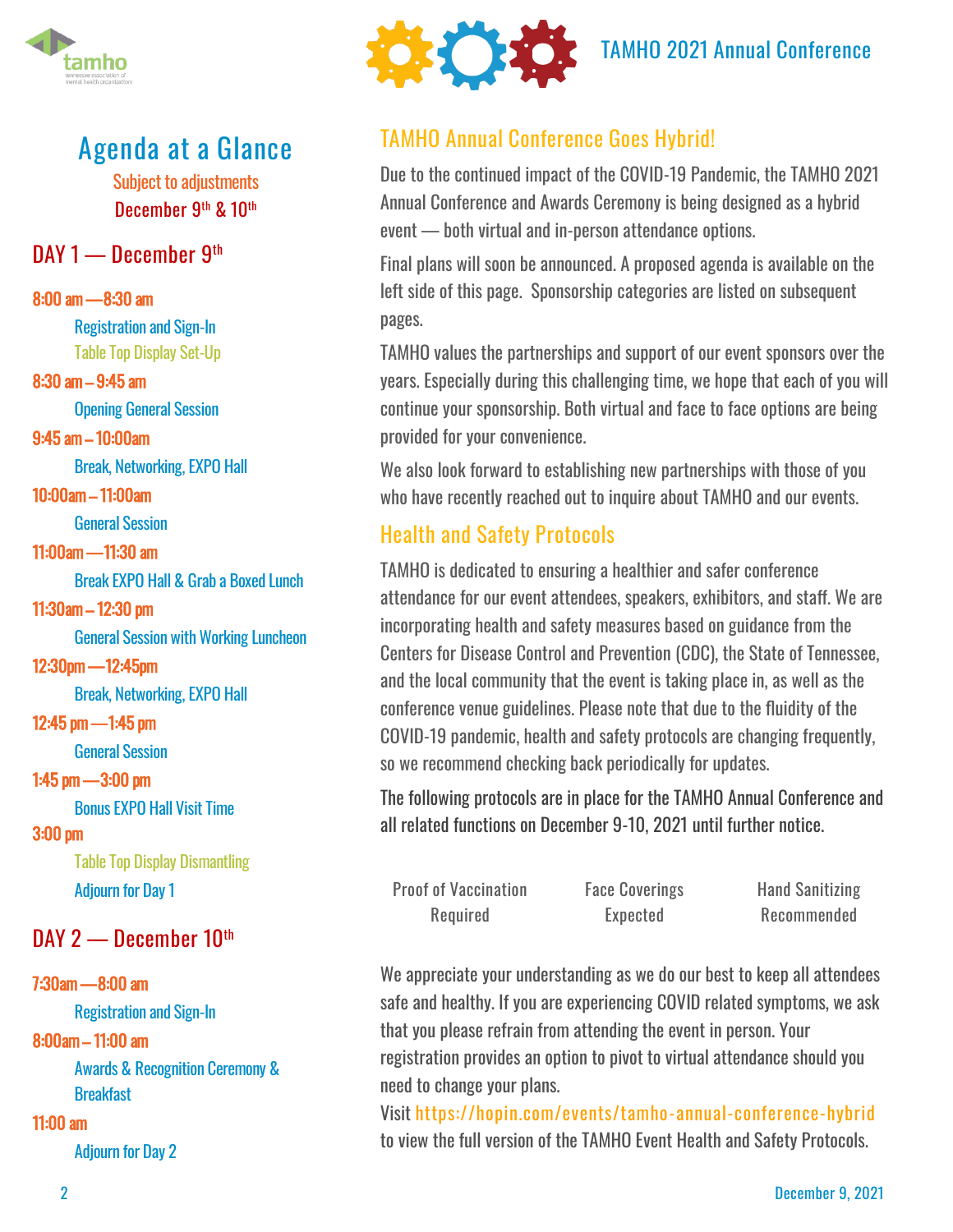### TAMHO 2021 Annual Conference

## **SPONSORSHIP CATEGORIES**



### GOLD SPONSOR

#### **Level A ..................................................................... \$8,000**

#### **Level A Gold Sponsors receive …..**

Recognition above Level B Gold Sponsors.

Recognition as a co-sponsor of the TAMHO Awards and Recognition Ceremony.

Six (6) complimentary comprehensive registrations for your organization representatives to access to all TAMHO educational and social functions – additional registrations discounted and available at the TAMHO member registration rate. [https://hopin.com/events/tamho](https://hopin.com/events/tamho-annual-conference-hybrid)annual-[conference](https://hopin.com/events/tamho-annual-conference-hybrid)-hybrid

Recognition of your company / organization in all event messaging / signage.

Complimentary listing within the online reception area.

A complimentary exhibit space within the Event Expo Hall.

### **Level B Gold Sponsors receive …..**

Recognition as a co-sponsor of the TAMHO Awards and Recognition Ceremony.

Four (4) complimentary comprehensive registrations for access to all TAMHO educational and social functions – additional registrations discounted and available at the TAMHO member registration rate. [https://hopin.com/events/tamho](https://hopin.com/events/tamho-annual-conference-hybrid)-annual-conference-hybrid

**Level B ................................................................. \$5,000**

Recognition of your company / organization in all event messaging / signage.

Complimentary listing within the online reception area.

A complimentary exhibit space within the Event Expo Hall.

## **SILVER SPONSOR**

### **Level A ..................................................................... \$3,000**

#### **Level A Silver Sponsors receive …..**

Recognition above Level B Silver Sponsors.

Three (3) complimentary comprehensive registrations for access to all TAMHO educational and social functions – additional registrations discounted and available at the TAMHO member registration rate. [https://hopin.com/events/tamho](https://hopin.com/events/tamho-annual-conference-hybrid)-annual[conference](https://hopin.com/events/tamho-annual-conference-hybrid)-hybrid

Recognition of your company / organization in all event messaging / signage.

Recognition of your company / organization in all event messaging / signage.

Complimentary listing within the online reception area.

A complimentary exhibit space within the Event Expo Hall.

### **Level B Silver Sponsors receive …..**

Two (2) complimentary comprehensive registrations for access to all TAMHO educational and social functions – additional registrations discounted and available at the TAMHO member registration rate. [https://hopin.com/events/tamho](https://hopin.com/events/tamho-annual-conference-hybrid)-annual-conference-hybrid

**Level B .................................................................... \$ 1,500**

Recognition of your company / organization in all event messaging / signage.

Complimentary listing within the online reception area.

A complimentary exhibit space within the Event Expo Hall.

## **BRONZE SPONSORSHIP**

Recognition above Level B, C, and D Bronze Sponsors.

One (1) complimentary comprehensive registration for access to all TAMHO educational and social functions – additional registrations discounted and available at the TAMHO member registration rate. [https://hopin.com/events/tamho](https://hopin.com/events/tamho-annual-conference-hybrid)-annual-conference-hybrid Recognition of your company / organization in all event messaging / signage.

**Level A ......................................................................... \$ 700**

Complimentary listing within the online reception area.

A complimentary exhibit space within the Event Expo Hall.

#### **Level B — NON-PROFIT ORGANIZATION .................... \$400**

Recognition above Level C and D Bronze Sponsors.

Non-Profit Organizations receive this discounted non-profit organization rate for all amenities listed in the Level A Bronze Sponsor category.

#### **Level C — TAMHO MEMBER ORGANIZATION.......... \$350**

Recognition above Level D Bronze Sponsors.

TAMHO Member Organizations receive this discounted members-only rate for all amenities listed in the Level A Bronze Sponsor category.

#### **Level D — ASSOCIATION OR ADVOCACY GROUP PARTNERS ............................................................ \$0**

TAMHO association and advocacy group partners receive this discounted rate which includes all amenities listed in the Level A Bronze Sponsor category.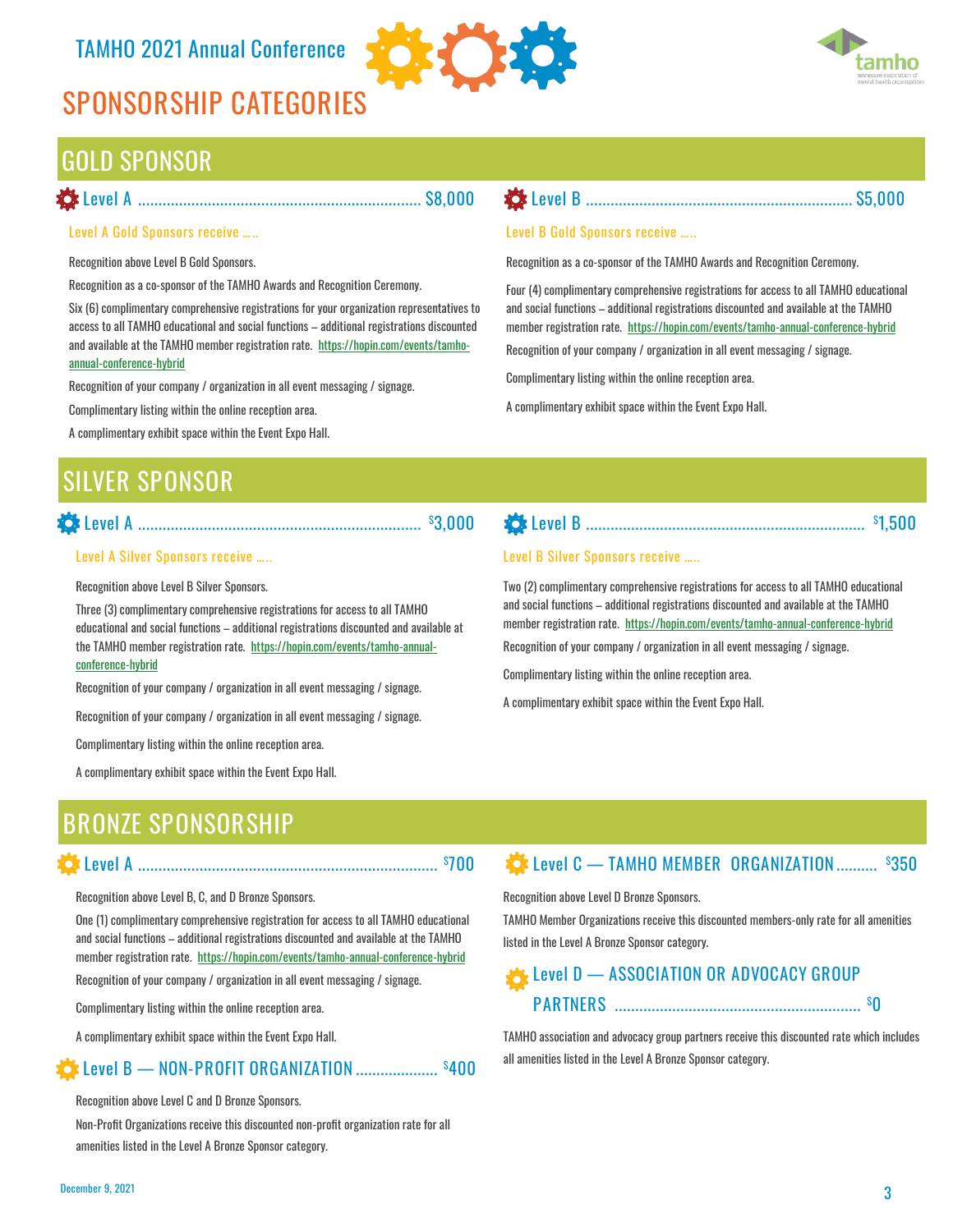



## **AN ONLINE REGISTRATION FORM IS AVAILABLE FOR PROVIDING SPONSORSHIP AND EXHIBITING COMMITMENTS**

To access and submit your commitment form, visit <https://form.jotform.com/212935097291158>

Online payment via PayPal is available. If you are not able to use online payment or want to avoid processing fees, invoicing options are available.

The online sponsorship submission form provides an upload option for submission of your corporate logo or you may send the JPG or PNG file as an email attachment to TFUQUA@TAMHO.ORG

### **D E A D L I N E S**

**SPONSORSHIP COMMITMENTS:** As soon as possible, but no later than November 15, 2021 please. **CORPORATE LOGO SUBMISSION:** November 15, 2021

The full event details are accessible online at: [https://hopin.com/events/tamho](https://hopin.com/events/tamho-annual-conference-hybrid)-annual[conference](https://hopin.com/events/tamho-annual-conference-hybrid)-hybrid

**Sponsorship, Advertising, and Exhibiting Guidelines**

Pre-registration is required to guarantee sponsorship considerations and exhibit space assignment. Access to the various events/activities relate to the TAMHO 2021 Annual Conference require either sponsor or participant registration.

On-site table-top display space is limited. Assignment will be given on a "first come – first served" basis.

Application for booth space must be made using the official online **Registration Form** provided by TAMHO and must include payment of required fees.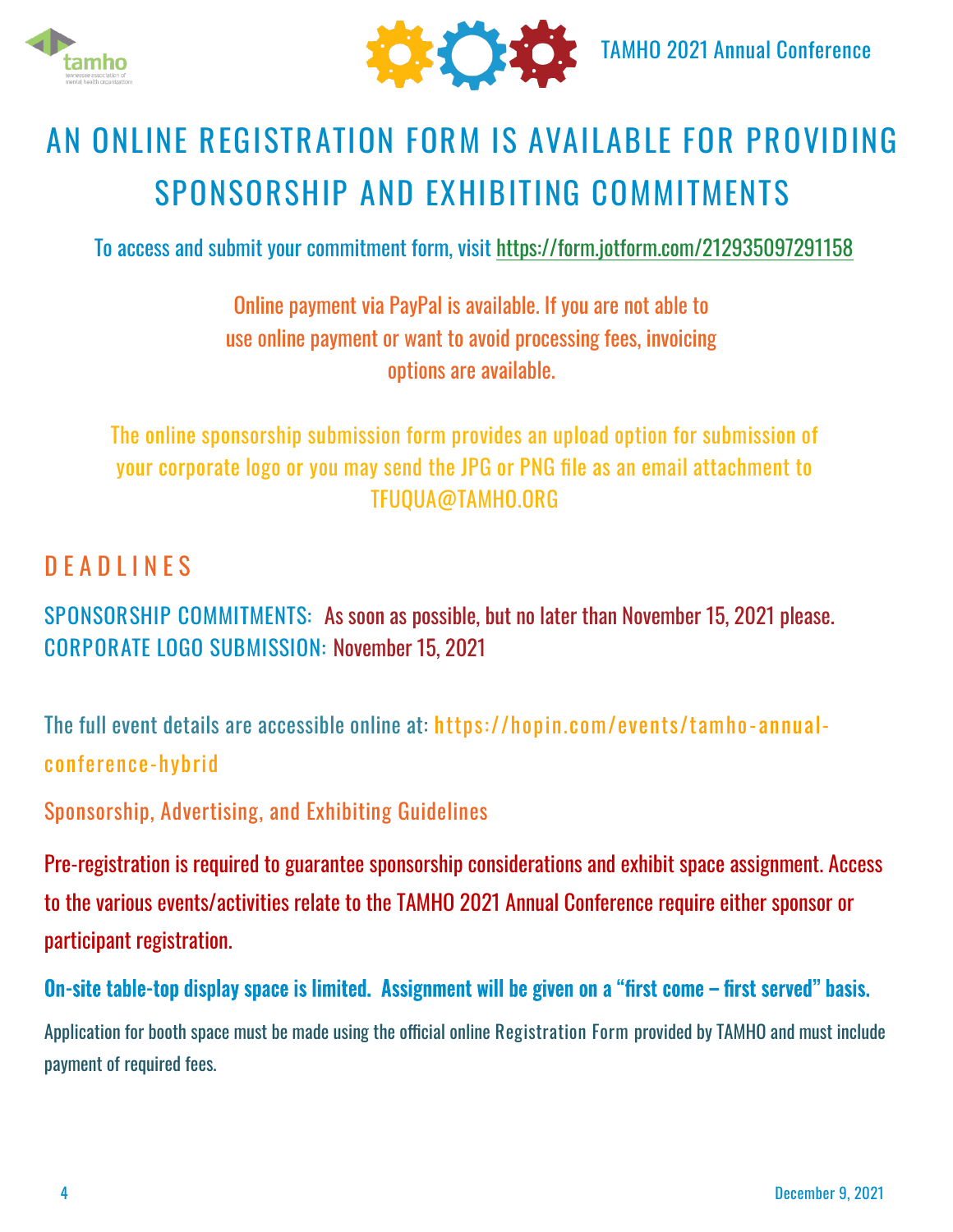TAMHO 2021 Annual Conference





tamho tennessee association of mental health organizations

## **The trusted voice for Tennessee's behavioral health system for over sixty years.**

**ADDRESS**: • P.O. Box 1274 | Brentwood, TN 37024

**PHONE**: 615-244-2220

**TOLL FREE IN TENNESSEE**: 800-568-2642

## **WWW.TAMHO.ORG**